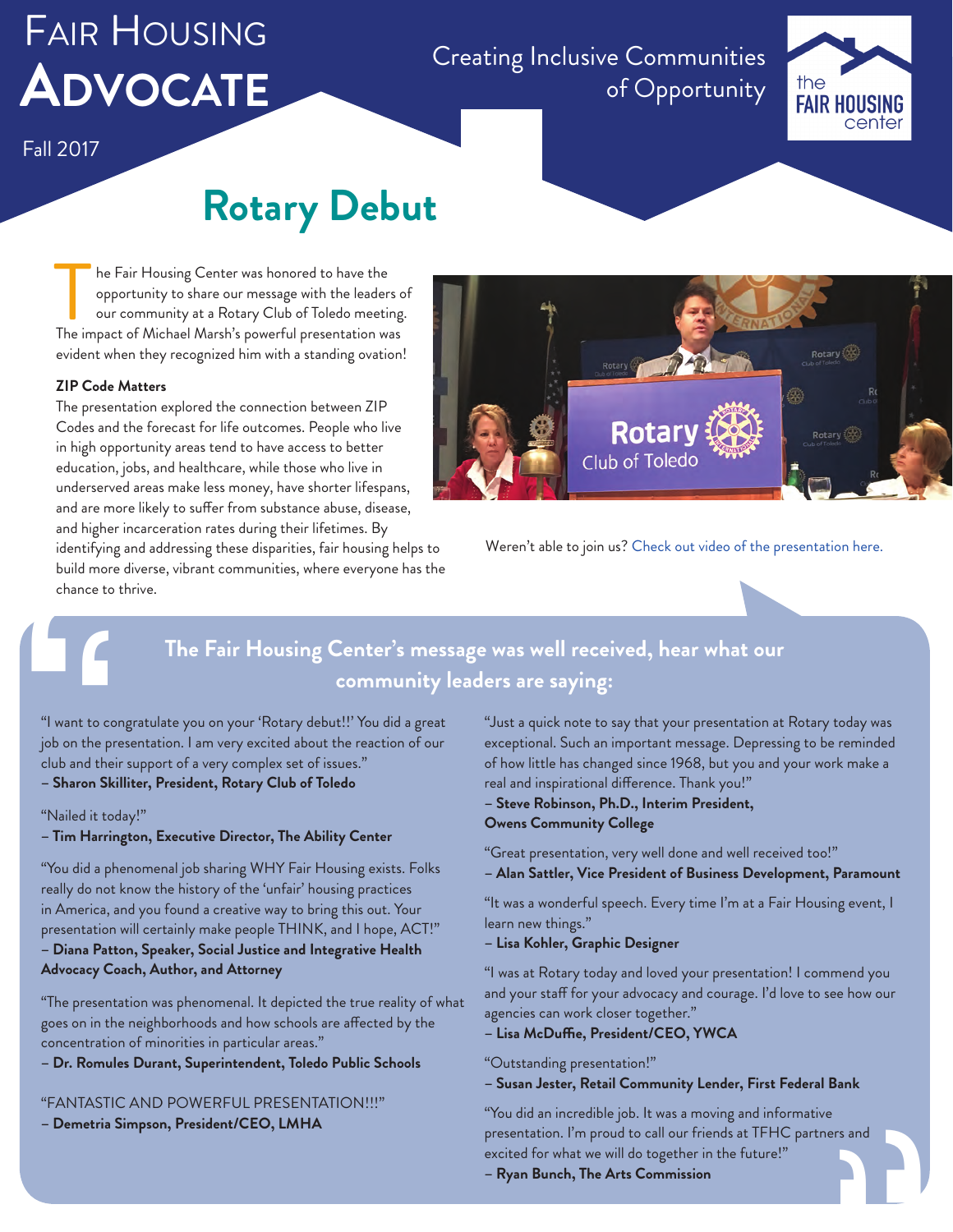# **Three National Companies Charged with Neglect of Foreclosures**

he Fair Housing Center joined a national complaint against Deutsche Bank, Ocwen Financial, and Altisource, alleging continued discrimination in communities of color in 30 metropolitan areas including Toledo. New evidence filed on July 26, 2017 supports the claim that these national companies failed to perform required routine maintenance on be Fair Housing Center joined a national complaint against Deutsche Bachentinued discrimination in communities of color in 30 metropolitan are July 26, 2017 supports the claim that these national companies failed to bank-o

neighborhoods, while consistently providing routine maintenance on similar bankowned homes in white neighborhoods. [View photos of the neglected properties here.](http://www.toledofhc.org/wp-content/uploads/2017/11/Deutsche-Toledo-2017.pdf)

"We can't expect to rebuild our community if banks don't take responsibility for keeping their properties in decent condition," commented Michael Marsh, President and CEO of The Fair Housing Center. "By failing to perform basic tasks like mowing the lawn or fixing broken windows, Deutsche, Ocwen, and Altisource are directly contributing to the blight and instability in our neighborhoods of color. This is what we fight for every day: to make sure all families in our community have the same opportunity to live in safe, thriving neighborhoods, and to hold banks accountable for the role they play in that."





Poorly maintained bank-owned properties create a harmful and dangerous environment for the local community. They also drive down the property value of homes owned by neighbors – causing the overall community to be economically depressed. The practice of neglecting foreclosed properties in African American and Latino communities increases the economic divide, perpetuates segregation, and denies people within these communities the right to fair and safe housing.

"From the first phone call, I was reassured that I did indeed have a sexual harassment case covered under fair housing and there were no income, location, age, employment, gender or any sort of qualifications for their help. The understanding, respect, and guidance I received during the entire process was immeasurable during such a stressing time. If you're not sure if your problem is covered or if they can help, just call and find out. You have nothing to lose."

# **Client Facing Harassment Seeks Our Help**

R.E. was unsure if we could help him when he contacted us and shared his story of enduring inappropriate comments and unwelcome advances made by his female property manager. We assured our client that all forms of harassment including sexual harassment—are unlawful. We were able to successfully resolve this discrimination complaint, which serves as an important reminder that fair housing laws protect everyone, regardless of your identity or life circumstances.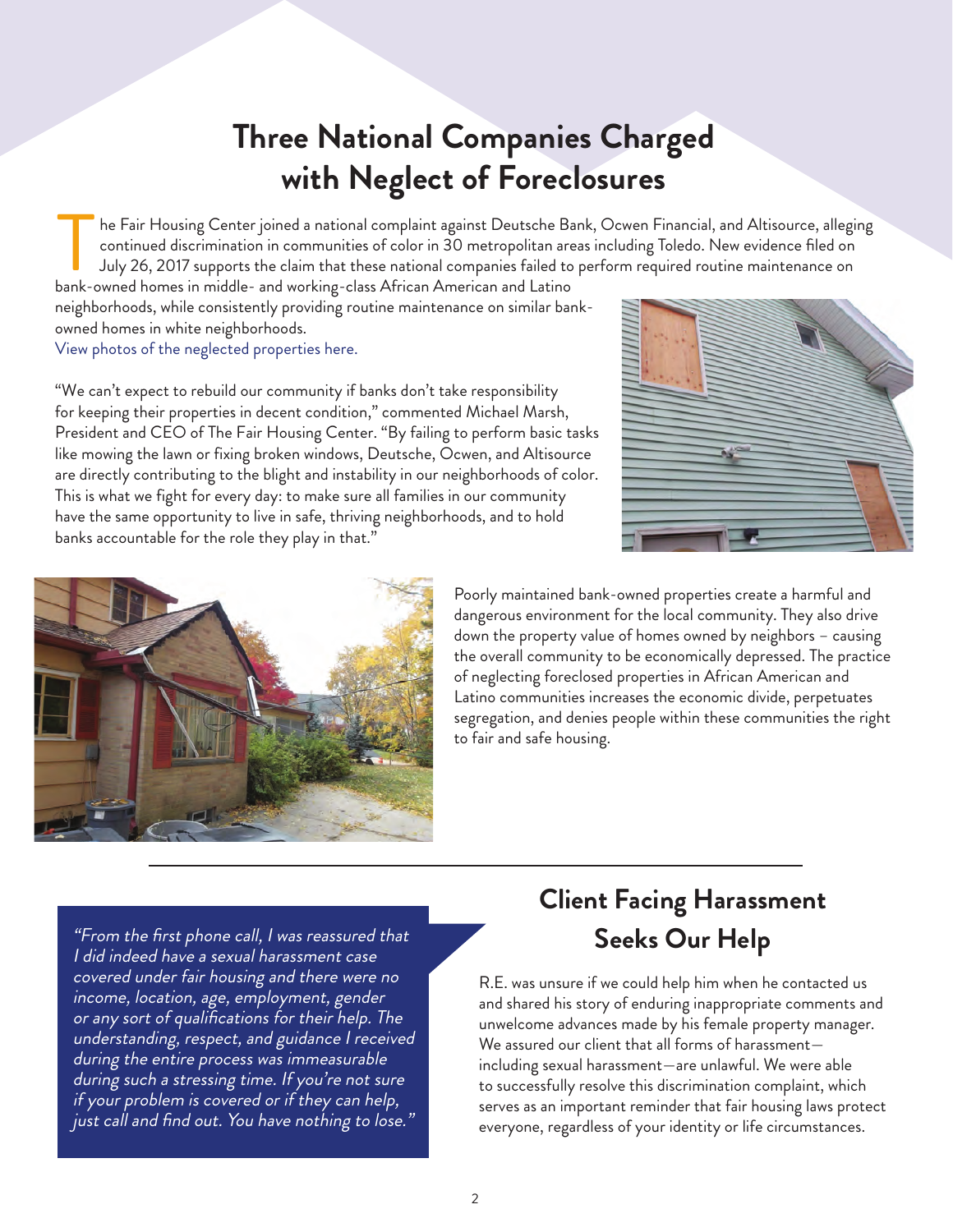his year's annual fundraiser drew the largest crowd to date! Nearly 300 attendees gathered at The Pinnacle to follow the yellow brick road to the happiest of happy hours. Guests decked out in red shoes enjoyed music provided by DJ Moni Featchurs and took part in the evening's festivities with his year's annual fundraiser drew<br>Pinnacle to follow the yellow bria<br>shoes enjoyed music provided by<br>raffle drawings and interactive games.

There's No Place Like Home is part of The Pinnacle's Twylite Thursday series, with a portion of the proceeds benefitting The Fair Housing Center. The generous support of this year's sponsors and

attendees helped to raise more than \$20,000 to help ensure more people can find a place to call home. In recognition of Michael Marsh's 20th

anniversary,

Toledo's Mayor Paula Hicks-Hudson honored him with a proclamation commemorating all he has accomplished for our community over two decades with The Fair Housing Center.

**FAIR HOUSING** 

**No Place** 

like HON

Thank You!

There's



Guests have fun posing with the Wizard of Oz characters.



arty in our backyard! Donors, community leaders, and volunteers were invited to spend a relaxing evening in our courtyard to enjoy appetizers, wine, and conversation. new in our backyard! Donors, community leaders, and volunteers were invited to spend a relaxing evening in our courtyard to enjoy appetizers, wine, and conversion New bricks and benches were unveiled, recognizing those in helping to pave the way to justice.

The Courtyard of Justice is a public green space located right outside our building in the heart of downtown Toledo. Individuals and local organizations have generously contributed to our mission by purchasing bricks and benches in the courtyard that are inscribed with names of supporters or special messages.



Hunt Sears, Cherie Sears, and Emory Whittington

# **A Look Back**

ur Annual Meeting presents an opportunity to share the past year's activities and accomplishments with our community. The impact of our efforts was demonstrated through presentations on our enforcement, outreach, and development outcomes. Ur Annual Meeting presents an opportunity to share the past year's activities and accomplishments with our community. The<br>A new slate of board officers was elected for 2018, and awards were presented in recognition of outs board member Carla Nowak received commendation for her objective and impartial viewpoint that fostered a diplomatic environment, and current board member Patty Wise received commendation for her generous donation of in-kind legal services that helped extend



TFHC board members Keith Jordan, Cheryl Slack, Cherie Sears, Louis Escobar, Kellie Schlachter, Denise Alvarado, Ken Mackowiak, Alan Bannister, and Ernie Walker.

our agency's capacity.

Recognition was also given in honor of Michael Marsh's 20-year anniversary and Jen Teschner's 40th anniversary with The Fair Housing Center. Known nationally as a leader in fair housing, Michael has presented at conferences across the country, helped to raise more than \$10 million in grants, events, and fundraising activities, and oversaw two of the agency's largest settlements. Jen's work has had an immeasurable impact on systemic discrimination, including testing methodologies that are used nationally and major settlements that helped improve access to homeownership in underserved areas.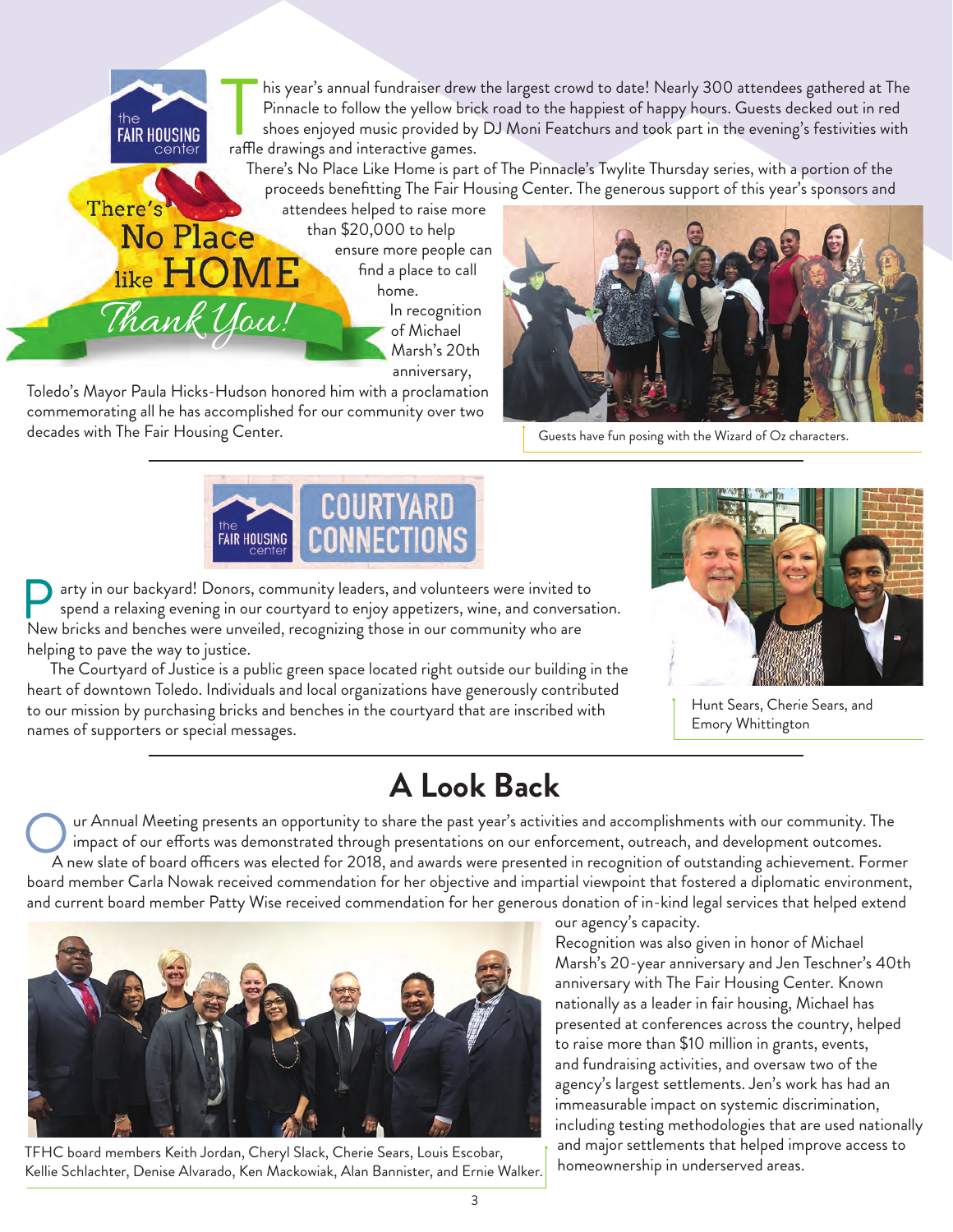# **WHO WE ARE**

Here at The Fair Housing Center there are many people who put countless hours and enormous amounts of effort into the agency's mission. We would like to offer you the chance to get to know some of the determined and energetic staff and board members who work hard to keep housing fair!

## **GETTING TO KNOW Staff Member Linda Skowronek - Grants Administrator & Executive Assistant**

erving at The Fair Housing Center for nearly 19 years, Linda Skowronek has played a key role as the Grants Administrator and Executive Assistant. Growing up in Walbridge, Linda wasn't aware of the social injustices in the community until joining the agency. "I didn't know that discrimination came in so many forms and affected so many people. Living in Walbridge and going to Lake High School, I had no idea of the injustices faced by persons of color or those living with a disability. Just imagine if we treated everyone like equals." S

For inspiration, Linda looks to having a positive mental attitude, both for herself and those who surround her at home and at work. Her favorite social movement leader is Gandhi because "his core mission was to

evaluate civil injustices through non-violent avenues."

If Linda could switch places with anybody she would choose Ellen DeGeneres, a person known for her kindness and humor who gets the chance to chat with interesting guests and make dreams come true.

Linda's advice to anyone going into nonprofit or civil rights work is to be prepared for hard work and appreciate rewards beyond the satisfaction of money. It's an ideal career "if you're looking to make a positive change to benefit all people."

## **Linda's Favorite Quote**

"Dance like there's nobody watching and sing like there's nobody listening." –William W. Purkey

## **GETTING TO KNOW Board Member Patty Wise**

lthough Patty recently joined the board in 2016, she has been involved with The Fair Housing Center since 2013. Her interest in civil rights began in college, when she learned "that my parents' views were not my own, and not necessarily correct Althou<br>
learne<br>
(in my view)."

Patricia A. Wise Attorney at Law Spengler Nathanson P.L.L.

## **Patty's Favorite Quote**

"None of us got where we are solely by pulling ourselves up by our bootstraps. We got here because somebody – a parent, a teacher, an Ivy League crony, or a few nuns – bent down and helped us pick up our boots." - Thurgood Marshall

One of Patty's favorite social movement leaders from the past is Thurgood Marshall, noting his remarkable passion and skill. "He took on unwinnable cases, and still made significant inroads even when he didn't (and couldn't) win". Her favorite present day leaders are John Lewis, Colin Kaepernick, and…The Fair Housing Center!

Patty has encouraging words for anyone considering going into nonprofit or civil rights work. "Go, go, go – we need you and the world needs you. And collect as many mentors and guides as you can along the way".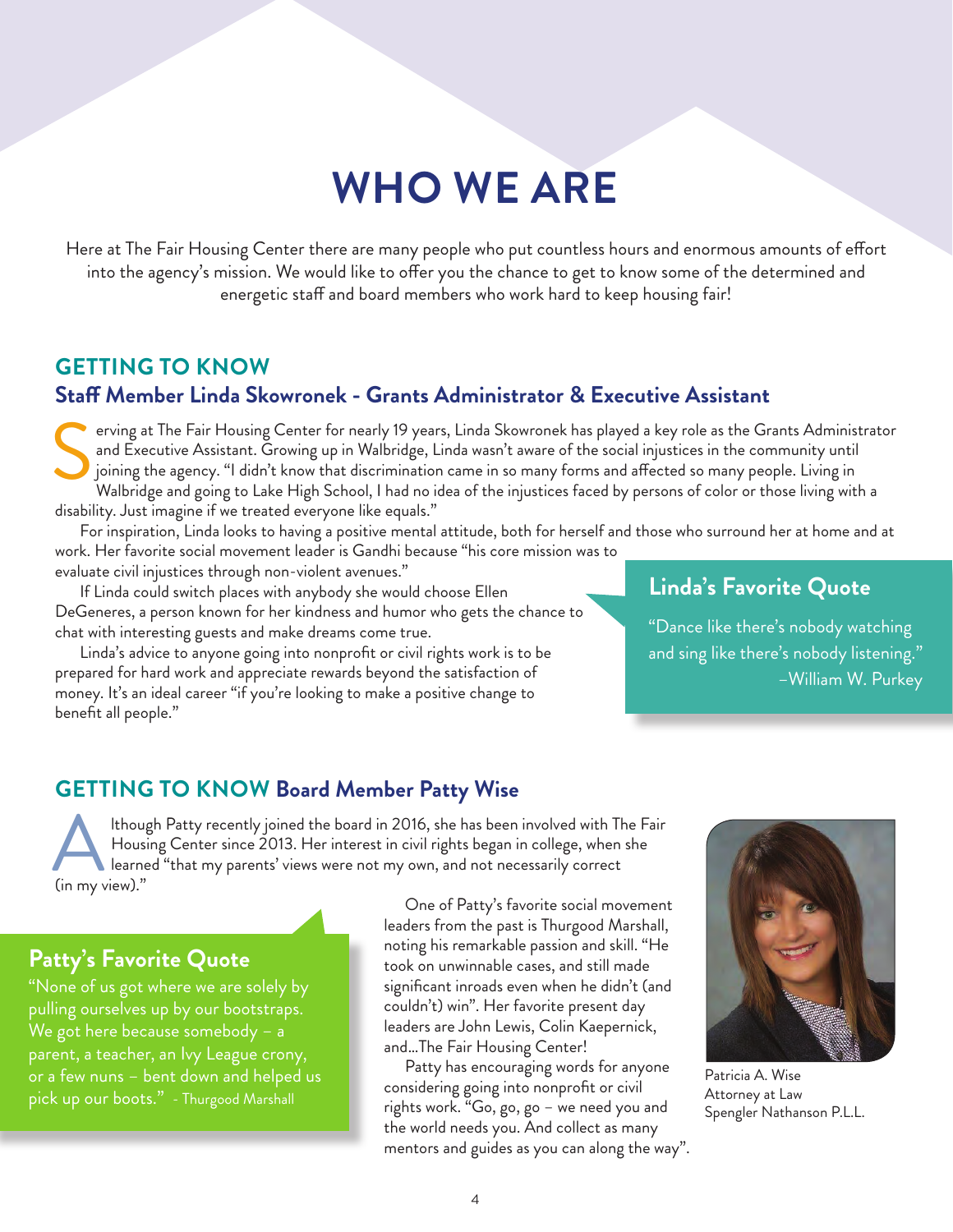# **We Got a Makeover!**

his year we unveiled our new look! Funding provided by an education and outreach grant from HUD enabled us to revamp our logo, website, and advertisements. An updated design not only keeps our look fresh and his year we unveiled our new look! Funding provided by an ed<br>outreach grant from HUD enabled us to revamp our logo, we<br>advertisements. An updated design not only keeps our look fi<br>modern, but also provides an opportunity t

Check out our new logo!



Our updated website is more user-friendly, featuring online forms that enable the public to contact us easily. Striving to be more responsive to all the people we serve, it also offers specific pages dedicated to donors, volunteers, and housing professionals. Special features were also added to ensure the website is more accessible. A language selection tool enables users to translate the entire site into 100 different languages, and an accessibility tool can be used to manipulate the display of the site to accommodate people with disabilities. **[toledofhc.org](www.toledofhc.org)**





"The real estate agent said we might be more comfortable living in a different neighborhood."

419-243-6163 toledofhc.org

**If you suspect you are being steered because of your race, religion, or ethnicity, contact us.**

Ads were redesigned with a simpler and more relatable approach, enabling the public to better identify housing discrimination and become aware of their rights.